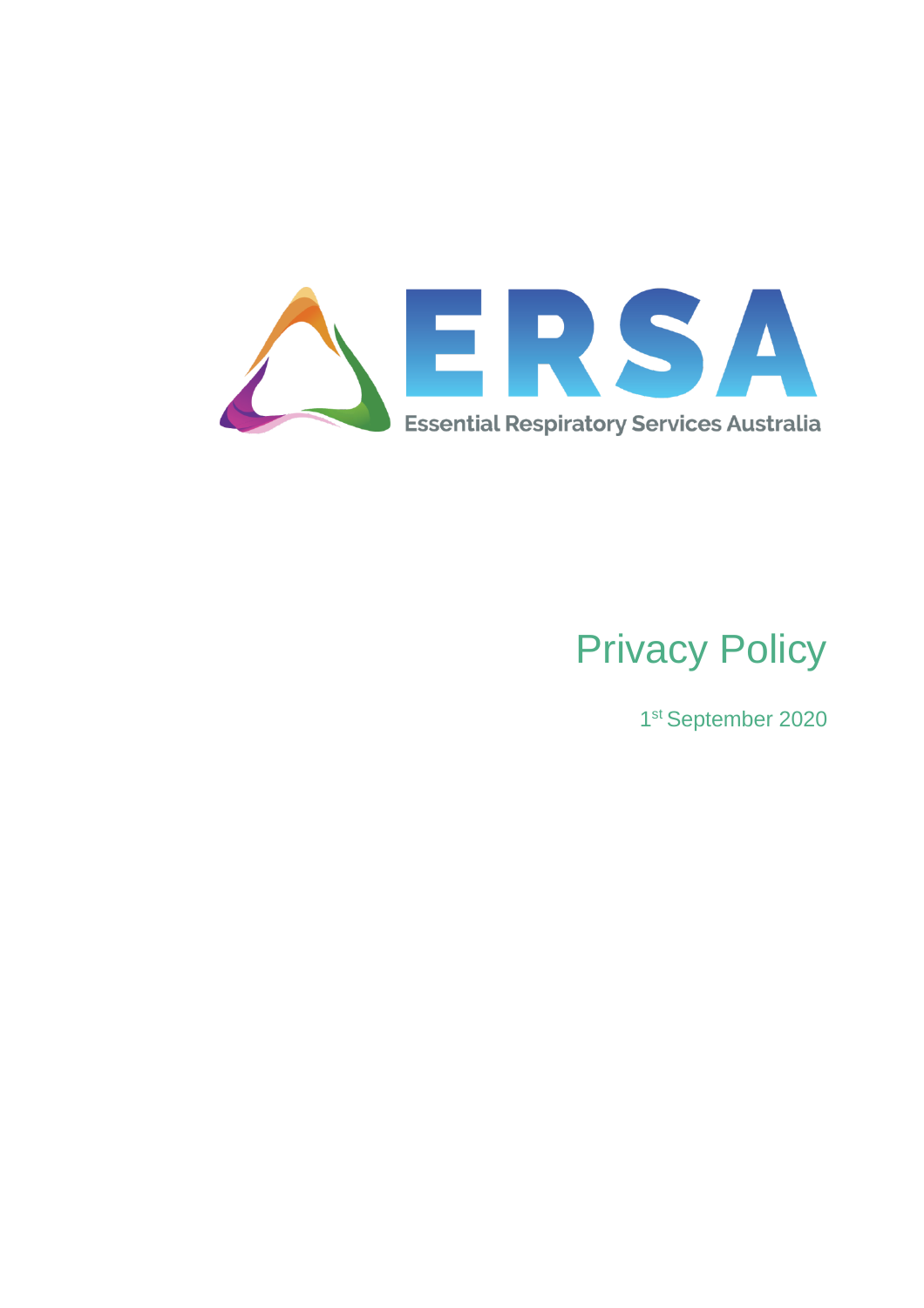# Essential Respiratory Services Australia privacy policy

Current as of: 1st September 2020

#### Introduction

This privacy policy is to provide information to you, our patient, on how your personal information (which includes your health information) is collected and used within our practice, and the circumstances in which we may share it with third parties.

#### Why and when your consent is necessary

When you register as a patient of our practice, you provide consent for our Physiologists and practice staff to access and use your personal information so they can provide you with the best possible healthcare. Only staff who need to see your personal information will have access to it. If we need to use your information for anything else, we will seek additional consent from you to do this.

# Why do we collect, use, hold and share your personal information?

Our practice will need to collect your personal information to provide healthcare services to you. Our main purpose for collecting, using, holding and sharing your personal information is to manage your health. We also use it for directly related business activities, such as financial claims and payments, practice audits and accreditation, and business processes (eg staff training).

# What personal information do we collect?

The information we will collect about you includes your:

- names, date of birth, addresses, contact details
- medical information including medical history, medications, allergies, adverse events, immunisations, social history, family history and risk factors
- Medicare number (where available) for identification and claiming purposes
- healthcare identifiers
- health fund details.

# How do we collect your personal information?

Our practice may collect your personal information in several different ways.

- 1. When you make your first appointment our practice staff will collect your personal and demographic information via your registration.
- 2. During the course of providing medical services, we may collect further personal information.
- 3. We may also collect your personal information when you send us an email or SMS, telephone us, make an online appointment or communicate with us using social media.
- 4. In some circumstances personal information may also be collected from other sources. Often this is because it is not practical or reasonable to collect it from you directly. This may include information from:
	- your guardian or responsible person
	- other involved healthcare providers, such as specialists, allied health professionals, hospitals, community health services and pathology and diagnostic imaging services
	- your health fund, Medicare, or the Department of Veterans' Affairs (as necessary).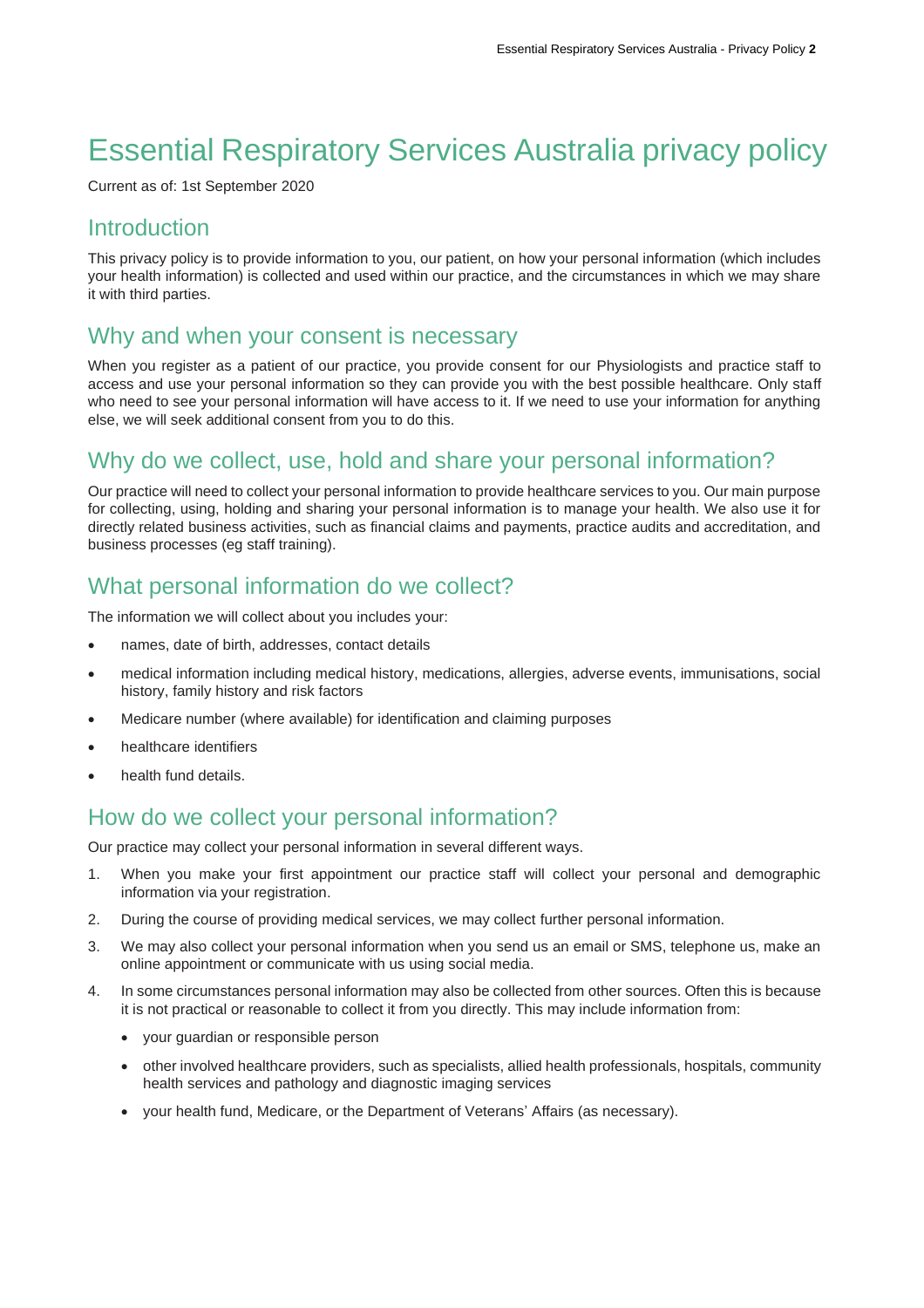#### When, why and with whom do we share your personal information?

We sometimes share your personal information:

- with third parties who work with our practice for business purposes, such as accreditation agencies or information technology providers – these third parties are required to comply with APPs and this policy
- with other healthcare providers
- when it is required or authorised by law (eg court subpoenas)
- when it is necessary to lessen or prevent a serious threat to a patient's life, health or safety or public health or safety, or it is impractical to obtain the patient's consent
- to assist in locating a missing person
- to establish, exercise or defend an equitable claim
- for the purpose of confidential dispute resolution process
- when there is a statutory requirement to share certain personal information (eg some diseases require mandatory notification)
- during the course of providing medical services

Only people who need to access your information will be able to do so. Other than in the course of providing medical services or as otherwise described in this policy, our practice will not share personal information with any third party without your consent.

We will not share your personal information with anyone outside Australia (unless under exceptional circumstances that are permitted by law) without your consent.

Our practice will not use your personal information for marketing any of our goods or services directly to you without your express consent. If you do consent, you may opt out of direct marketing at any time by notifying our practice in writing.

Our practice may use your personal information to improve the quality of the services we offer to our patients through research and analysis of our patient data.

We may provide de-identified data to other organisations to improve population health outcomes. The information is secure, patients cannot be identified and the information is stored within Australia. You can let our reception staff know if you do not want your information included.

#### How do we store and protect your personal information?

Your personal information may be stored at our practice in various forms. eg as paper records, electronic records

Our practice stores all personal information securely eg electronic format, in protected information systems or in hard copy format in a secured environment.

# How can you access and correct your personal information at our practice?

You have the right to request access to, and correction of, your personal information.

Our practice acknowledges patients may request access to their medical records. We require you to put this request in writing either by email to [admin@essentialrespiratory.com](mailto:admin@essentialrespiratory.com) or in the form of a letter to the clinic you attended, and our practice will respond within 30 days.

Our practice will take reasonable steps to correct your personal information where the information is not accurate or up to date. From time to time, we will ask you to verify that your personal information held by our practice is correct and current. You may also request that we correct or update your information, and you should make such requests in writing to admin@essentialrespiratory.com